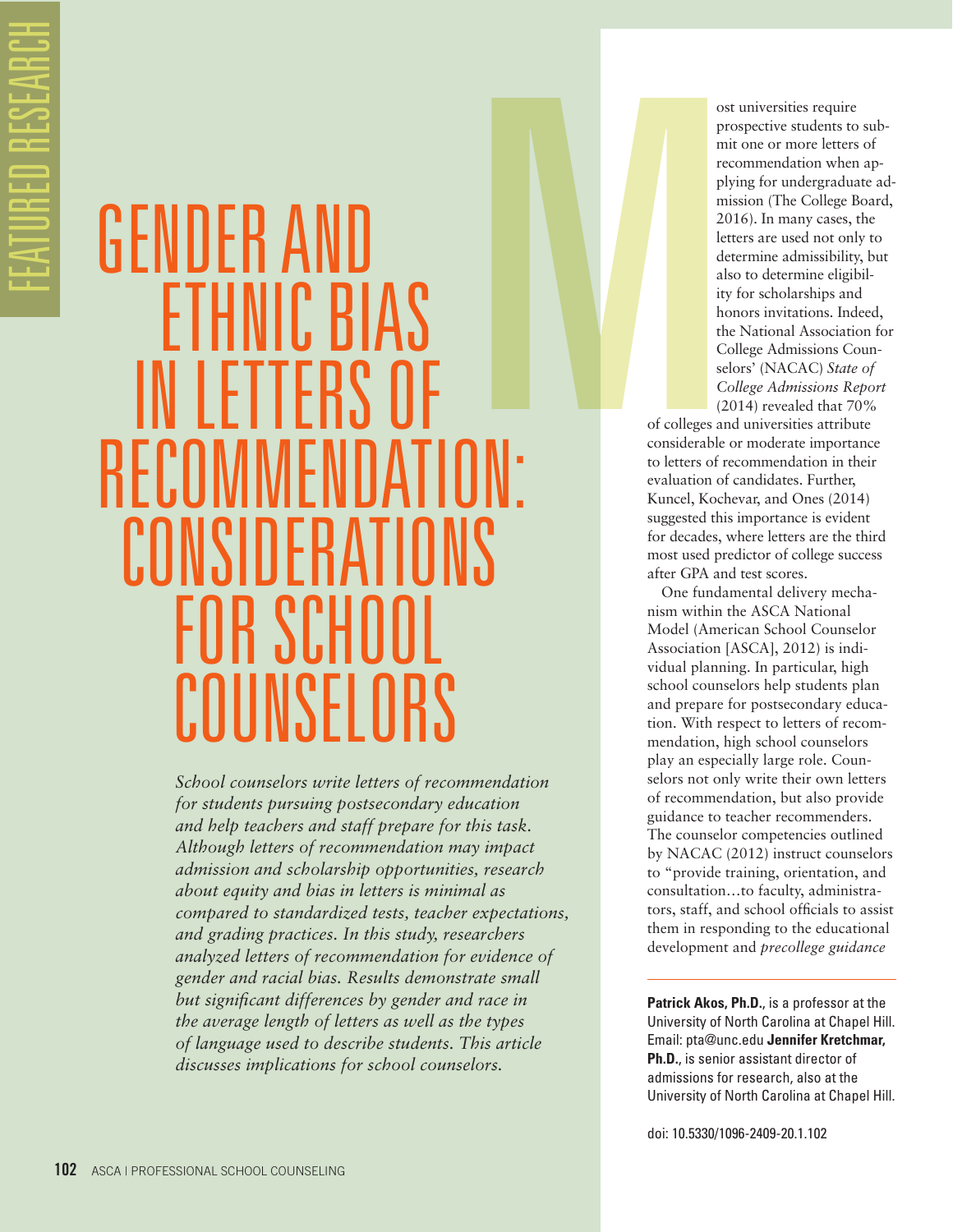*and counseling needs of students*" (p. 4). In general, counselors advise teachers to write letters demonstrating students' contributions in the classroom, while counselors themselves focus on students' interests outside the classroom and their contributions to the school and community (Von Bargen, 2014). Both teachers and counselors are charged to represent individual students and their institutions openly and honestly (NACAC, 2012). Finally, counselors also provide guidance to students about how to ask teachers for letters of recommendation.

Even within the 80% direct service recommended by ASCA (2012), the amount of time and resources counselors have at their disposal to devote to these specific tasks can vary significantly by school. According to NACAC's *State of College Admissions Report* (2014) and research by Clinedinst, Hurley, and Hawkins (2011), public high school counselors spend approximately 24% of their time (estimated as only 38 minutes per year with each student) on college access and admissions counseling compared to 52% for private high school counselors. And in 2013, 32% of public schools employed at least one counselor devoted exclusively to college counseling, compared to 71% of private schools (NACAC, 2014). Since individual planning is only one part of the school counselor role (e.g., responsive service, systems support), counselors are especially challenged by these labor-intensive tasks. In a recent *New York Times* article, for example, Harris (2014) reported that counselors with large caseloads often develop a stock recommendation letter that they tweak only slightly for each student. Counselors and teachers who are unable to get to know all of their students may be more susceptible to stereotypes and bias.

Because letters of recommendation have the potential to significantly impact educational opportunities for students, understanding the ways in which they might contain biases based on student characteristics like race and gender is important. Only one

study was located that explored bias in letters of recommendation written for undergraduate applicants. In 1989, LaCroix found that by relying too heavily on sex-stereotypical language, recommenders inadvertently shared both irrelevant and inaccurate information about students. We found no previous research, however, that investigated racial bias in letters of recommendation written for students applying to college, or examined the relationship between bias and outcomes like admission and scholarship selection. A great deal of attention has been given to other ways in which gender and racial bias operate as barriers to access and equity in

Because men and women are observed behaving differently, people develop different beliefs about what men and women can and should do. According to the theory, society perceives men to be agentic—dominant, assertive, competent, and competitive—while women are perceived to be communal—unselfish, friendly, emotional, and caring. Furthermore, because achievement is most closely associated with agency, and women are perceived to be communal, people find it more difficult to explain women's professional success (Valian, 1998). As a result, observers often attribute women's achievement to hard work rather than ability (Swim & Sanna, 1996; Valian, 1998).

### LETTERS ARE USED NOT ONLY TO DETERMINE ADMISSIBILITY, BUT ALSO TO DETERMINE ELIGIBILITY FOR SCHOLARSHIPS AND HONORS INVITATIONS.

higher education—in standardized testing (e.g., Freedle, 2003), tracking of students toward or away from particular courses (e.g., Akos, Lambie, & Milsom, 2007), and grading practices (e.g., Azen, Bronner, & Gafni, 2002); this study extends our knowledge of factors impacting equity and access by investigating the presence of bias in letters of recommendation written for college admission.

# BIAS IN LETTERS OF **RECOMMENDATION**

#### **Gender**

Although we could not locate research on bias in recommendation letters for undergraduate applicants, related studies documented gender bias in letters of recommendation for job applicants in line with Eagly's social role theory (Eagly, 1987; Eagly, Wood, & Deikman, 2000). This theory posits that gender beliefs arise from the specific social roles occupied by men and women, or more specifically, from the division of labor within society.

When Trix and Psenka (2003) analyzed recommendation letters written for doctors applying to medical faculty positions, for example, they found that letters written for female applicants were shorter than letters written for male applicants, and that recommenders were more likely to describe female candidates in terms of their work ethic—or what they called "grindstone" adjectives (e.g., tireless, committed)—and male candidates in terms of talent and ability (e.g., genius, analytical). Schmader, Whitehead, and Wysocki (2007) replicated this study using letters of recommendation written for science faculty positions. Although they did not find significant differences in the length of letters written for men and women, or the use of ability and grindstone adjectives, their analysis did reveal that letters written for male candidates contained more standout adjectives—words like superb, wonderful, and magnificent than letters written for female candidates. Furthermore, these standout adjectives positively correlated with ability words, and negatively correlated with grindstone adjectives,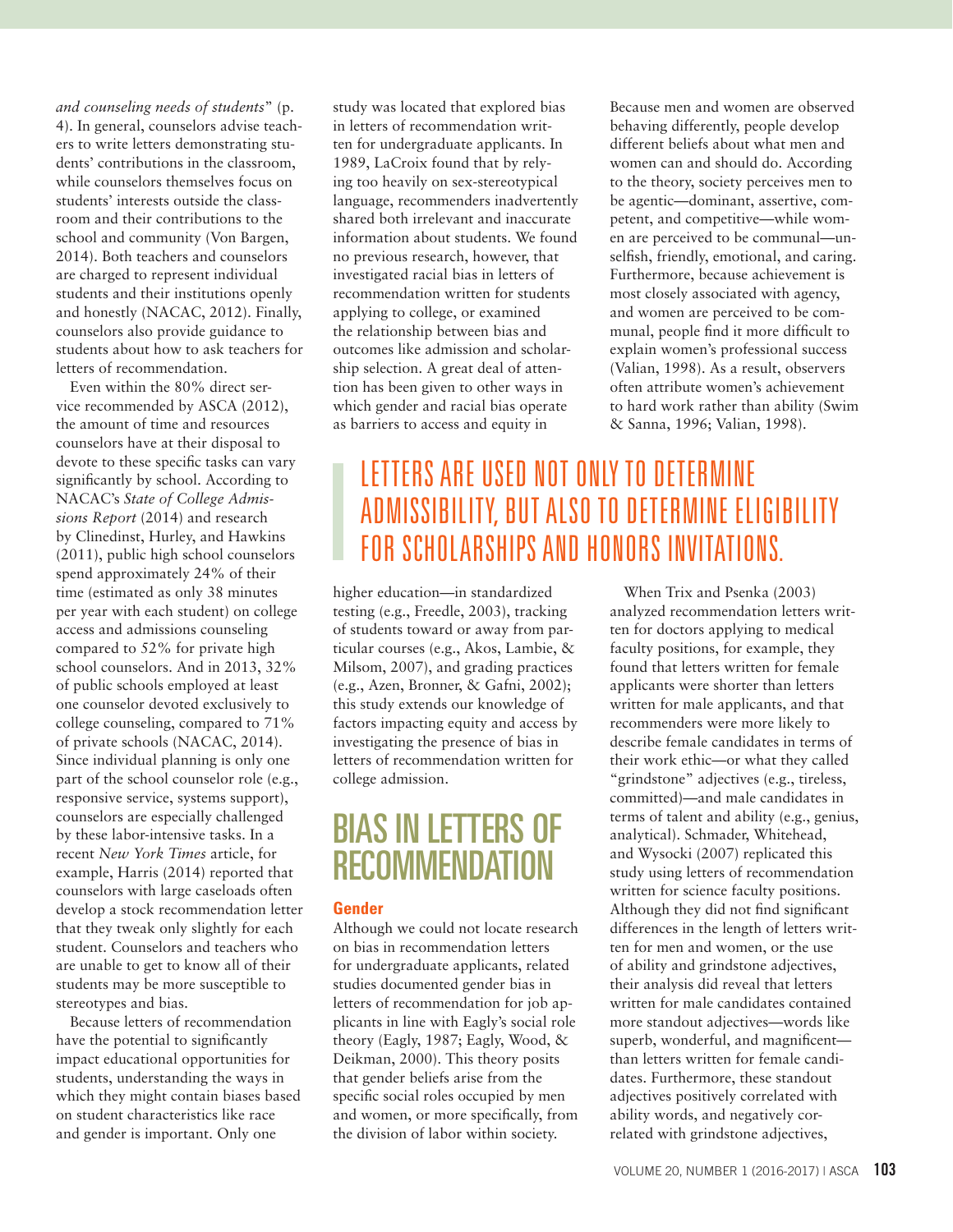suggesting that men were more likely to be described as having a superlative amount of natural ability. Similar bias and social role influences appear in the relationship between descriptors and hiring decisions. Madera, Hebl, and Martin (2009) found that women were more likely to be described in terms of communal adjectives (e.g., agreeable, sensitive, helpful), men in terms of agentic adjectives (e.g., directive, competent, independent), and that communal adjectives negatively correlated with hiring decisions.

pace. Consistent with the notion of cultural lag—the idea that beliefs change more slowly than roles much research indicates that gender stereotypes have remained stable over time (Bergen & Williams, 1991; Feingold, 1994; Lueptow, Garovich-Szabo, & Lueptow, 2001). Furthermore, some roles are not changing as fast as others; despite women's increased representation in higher education and the workforce, they are still less likely to pursue math and science majors in college, and

## EVEN AS CONSCIOUSLY HELD BELIEFS EVOLVE, RESEARCH SUGGESTS THAT MANY BIASES MAY BE IMPLICIT, EXISTING OUTSIDE OUR CONSCIOUS AWARENESS.

Much of the research on gender bias in letters of recommendation is grounded in Eagly's social role theory (Eagly, 1987; Eagly et al., 2000), described above. Beyond the general distinctions between agentic and communal, the overrepresentation of men in particular types of professions—mainly, math- and science-related disciplines—has led to more specific beliefs about men's and women's intellectual abilities in these domains (Wood & Eagly, 2010). In general, women are believed to be more creative and verbally skilled, and men more analytically and quantitatively skilled (Cejka & Eagly, 1999).

As social roles change, the theory suggests, so too will gender stereotypes. And indeed, social roles have changed a great deal in the past few decades. Women earned 58% of bachelor's degrees in 2006 compared to 43% in 1970 (National Center for Education Statistics [NCES], 2007), for example, and high school girls are now as likely as high school boys to take calculus (NCES, 2004). Similarly, women's participation in the workforce nearly doubled in the last half century (e.g., Wood & Eagly, 2010). Changes in gender stereotypes, however, may not be keeping

they comprise just 15% of employed engineers and 25% of employed physicians (e.g., National Girls Collaborative Project, 2016).

Even as consciously held beliefs evolve, an emerging area of research suggests that many biases may be implicit, existing outside our conscious awareness. Using the Implicit Association Test, Rudman and Glick (1999) found an unconscious association between men and agency, and women and communal adjectives, regardless of consciously held beliefs. Lemm and Banaji (1999) referred to the gap between conscious and unconscious beliefs as "socially problematic" (p. 225), since people who do not explicitly endorse gender stereotypes might still be guided by implicitly held beliefs. Indeed, they later showed that an implicit menagentic/women-communal stereotype predicted job discrimination against a female applicant, whereas a selfreport measure did not (Rudman & Glick, 2001). Nosek, Banaji, and Greenwald (2002) found similar evidence for an implicit association between math/science and male and language/ arts and female, which was predictive of both performance in math and science and preferences for studying in those fields.

#### **Race**

Racial bias in recommendation letters, by contrast, has been virtually ignored in the research literature. Although Bouton (1995) examined how recommenders from various ethnic and cultural backgrounds approach the task of letter writing differently, we could not locate empirical research that investigates whether or not the ethnicity or race of the student and/or job applicant biases the recommender. Research has demonstrated, however, that teachers are susceptible to negative stereotypes about ethnic groups (McKown & Weinstein, 2008; Reyna, 2008), and that teacher expectations may play a role in perpetuating the achievement gap between Caucasian and African American and Latino students (Ferguson 1998; McKown & Weinstein, 2008).

In research on racial stereotypes more generally, Devine and Elliot (1995) discovered that most White Americans have knowledge of the Black stereotype—one that is stable and highly negative—but that only a minority actually endorse the stereotypes. Among low-prejudiced individuals, for example, 88% selected low in intelligence as a trait of the black stereotype, though only 6% selected it as a personal belief. Among highprejudiced individuals, on the other hand, 82% selected "lazy" as a trait of the Black stereotype, and 72% endorsed it as a personal belief. Nosek and colleagues (2007) documented a persistent implicit association between African American and "bad" and White American and "good," even among people who hold explicit egalitarian beliefs and attitudes.

Importantly, Devine and Elliot (1995) also discovered that high- and low-prejudiced individuals possess the same *knowledge* of the black stereotype; rejection of the stereotype, however, does not immediately eradicate it from one's mind. It is still a "wellorganized, frequently activated knowledge structure" (p. 1140). In fact, it can be activated outside of one's conscious control, automatically, by the presence of certain stimuli resulting in prejudice-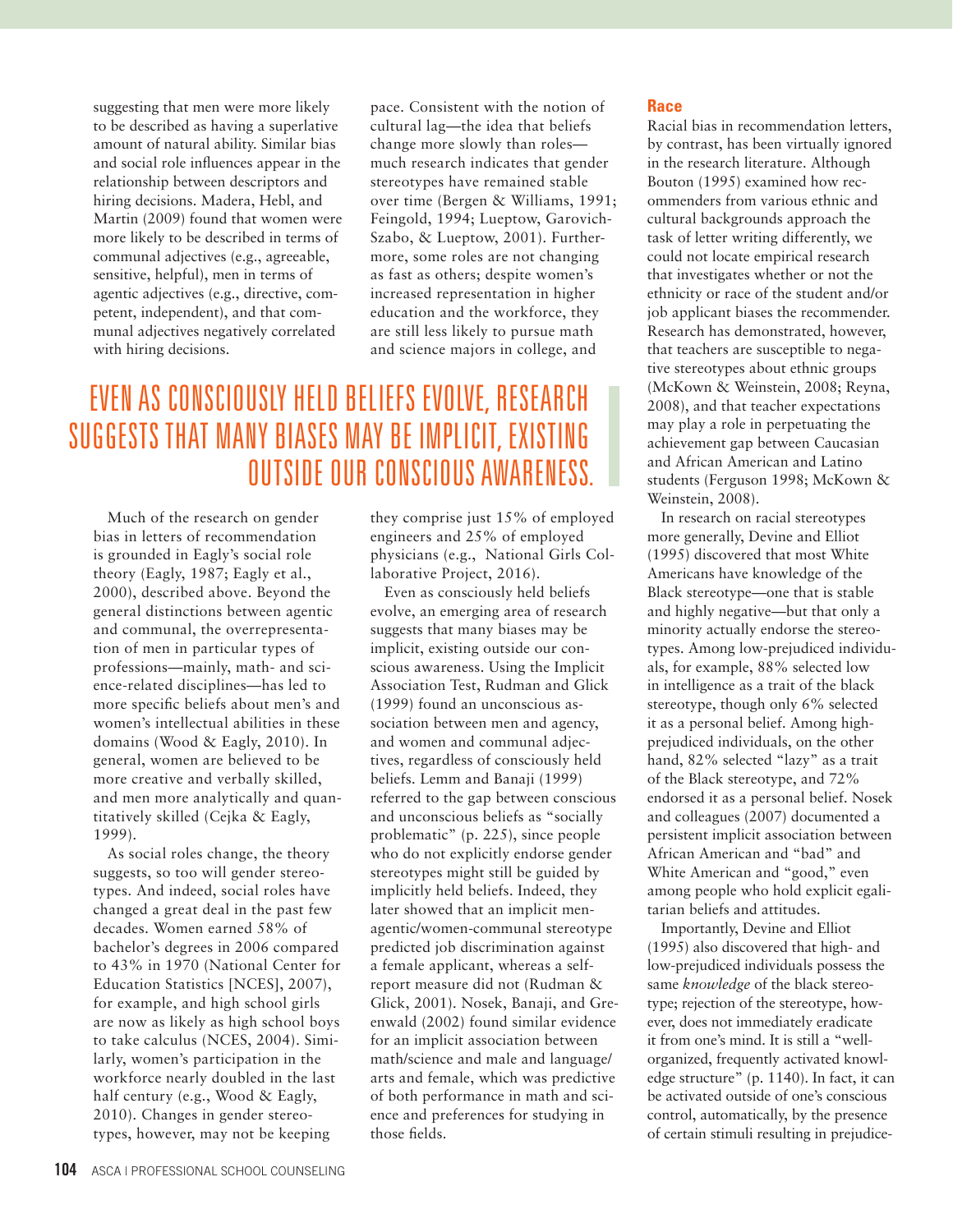like feelings and thoughts in low- and high-prejudiced individuals alike. Only when we have the time and cognitive resources can we avoid automatic activation of stereotypes.

To investigate the presence of gender and racial bias in letters of recommendation, we examined several primary research questions. First, we evaluated the relationship between the length of letters of recommendation written for students applying to college and applicant gender and race. Next, we focused on the descriptors used in the letters, examining the relationship between the types of adjectives used to describe applicants and applicant gender and race. We also included exploratory variables and interaction terms in our model to determine if the gender of the recommender or the subject taught by the recommender mediated our findings. Finally, we explored the relationship between word count, each of our descriptors, and educational outcomes, specifically, probability of admission and probability of selection for honors. Although we could have reasonably hypothesized a positive relationship between each variable and the outcomes, it is not entirely clear which characteristics universities most value.

# METHOD

#### **Participants**

We analyzed letters of recommendation written by teachers for undergraduate applicants at a selective, Southeastern, public university with "very high research activity" (as indicated by the Carnegie Classification of Institutes of Higher Education). The original sample consisted of 5,255 letters of recommendation written for the same number of students applying for undergraduate admission. Nine percent ( $n = 463$ ) of the letters of recommendation were excluded from the analysis due to missing data. The final sample consisted of 4,792 letters of recommendation.

Of the applicants in the final sample, 60% (*n* = 2,859) were female and

40% (*n* = 1,933) were male. In terms of ethnicity,  $68\%$  ( $n = 3,278$ ) identified as White, 15% (*n* = 713) as Asian, 9% (*n* = 436) as Black or African American, 7% (*n* = 316) as Hispanic or Latino,  $1\%$  ( $n = 47$ ) as Native American or Alaskan Native, and < 1% (*n* = 2) as Native Hawaiian or Other Pacific Islander. Students who identified with one of the minority groups that have been disproportionately underrepresented in the undergraduate student population—specifically, Black or African American, Hispanic or Latino, and Native American or Alaskan Native—were coded as *underrepresented*  minority students; they constituted 17% (*n* = 799) of the sample. All other students (83%, *n* = 3,993) were coded as *nonunderrepresented* students.

et al., 2001) was used to analyze the letters. LIWC counts the total number of words in a document, as well as the percentage of words that fall into one of 74 predefined data dictionaries, or any number of user-defined data dictionaries. LIWC has been validated (Madera, Hebl, & Martin, 2009; Pennebaker et al., 2001) and is a widely used text analysis program.

#### **Measures**

This study borrowed the data dictionaries for grindstone, ability, and standout adjectives from Schmader et al. (2007) and the dictionaries for agentic and communal adjectives from Madera et al. (2007). Schmader and colleagues' dictionaries derived from the theoretical work of Trix

## WE EXPLORED THE RELATIONSHIP BETWEEN WORD COUNT, EACH OF OUR DESCRIPTORS, AND EDUCATIONAL OUTCOMES, SPECIFICALLY, PROBABILITY OF ADMISSION AND PROBABILITY OF SELECTION FOR HONORS.

The letters of recommendation were written by 4,126 recommenders, representing public and private high school teachers in a variety of disciplines. Thirteen percent  $(n = 540)$  submitted a letter of recommendation for more than one student in the sample. For the purpose of the analysis, recommenders were treated as if they were independent. The recommenders were 59% (*n* = 2,440) female and 41% (*n* = 1,686) male; 35% taught math/ science-related disciplines, 65% taught subjects in the humanities. The race of the recommenders was unknown.

#### **Procedure**

After receiving institutional review board approval, we obtained letters of recommendation from the Office of Undergraduate Admission. Letters not submitted electronically as Microsoft Word documents were excluded from the study. The computer text analysis program called Linguistic Inquiry and Word Count, or LIWC (Pennebaker

and Psenka (2003), and Madera and colleagues' dictionaries derived from Eagly's social role theory (Eagly et al., 2000). To supplement their dictionaries, Madera et al. (2007) also used Wordnet (www.wordnet.princeton. edu), an online lexical reference tool that searches for synonyms, and the standout and grindstone dictionaries developed by Schmader et al. (2007). The complete list of words and word stems for each dictionary is provided in the Appendix. The present study also utilized LIWC's 186-word predefined dictionary for achievement.

With these five LIWC-generated measures, the study also included three control variables. These included the applicant's combined score on the Critical Reading/Verbal and Math (CR/V + M) portion of the SAT, a rating of the academic rigor of the applicant's high school curriculum, and a rating of the applicant's academic performance (i.e., grades). The ratings for program and performance were on a 1-10 Likert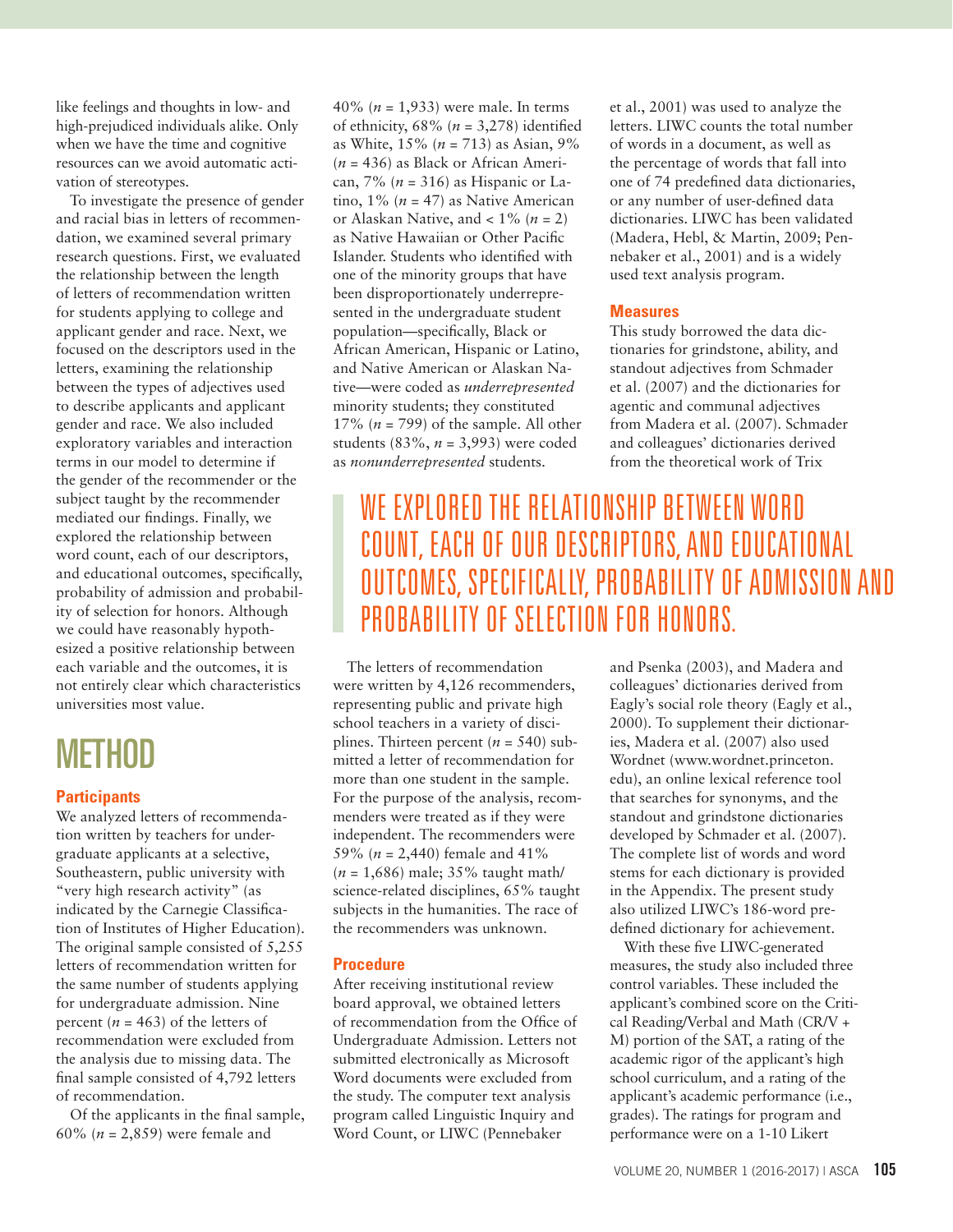scale (least rigorous to most rigorous), and were coded by application evaluators, with ratings relative to the applicant pool. A performance rating of 10 represented the highest possible score (i.e., best grades) while a performance rating of 1 represented the lowest possible score (i.e., poorest grades). For example, a student with a 10 in program and a 10 in performance might be a student pursuing the International Baccalaureate degree, earning straight A's. A student with a one in program and one in performance might be earning C's and D's in college preparatory classes.

students by including the ratings for high school program and performance, as well as the SAT  $(CR/V + M)$  score. In order to calculate effect sizes, we obtained modeled means for a *typical* applicant, defined as an applicant with a program rating of 6, performance rating of 7, and SAT  $(CR/V + M)$  score of 1200.

Our second research question was tested using a series of logistic regressions, modeling the proportion of words in each category (e.g. grindstone, ability, achievement, etc.) as a function of four main effects (gender of the applicant, gender of the recom-

### LETTERS OF RECOMMENDATION FOR FEMALE APPLICANTS CONTAINED A HIGHER PROPORTION OF GRINDSTONE ADJECTIVES THAN LETTERS OF RECOMMENDATION WRITTEN FOR MALE APPLICANTS.

Two additional measures were included based on recommender characteristics: gender of the recommender and the type of course taught by the recommender. Gender was coded female or male and course type was coded math/science or humanities based on the course description provided by the applicant. Examples of math/ science related disciplines included calculus, environmental science, biology, and chemistry; examples of humanities included English, Spanish, geography, history, and psychology.

#### **Data Analysis**

Using a 2 X 2 X 2 X 2 log linear model, we modeled word count as a function of four main effects (gender of the applicant, gender of the recommender, ethnicity of the applicant, and course type) and three interactions terms (interaction between course type and gender of the applicant, interaction between gender of the applicant and gender of the recommender, and interaction between the gender and race of the applicant). We controlled for the academic credentials of the

mender, ethnicity of the applicant, and course type) and three interactions terms (interaction between course type and the gender of the applicant, interaction between gender of the applicant and gender of the recommender, and interaction between the gender and ethnicity of the applicant). We again controlled for the academic credentials of the students by including the ratings for high school program and performance, as well as the SAT  $(CR/V + M)$ score.

# RESULTS

Descriptive means and bivariate correlations for the variables are presented in Table 1. With regard to total word count, the length of letters significantly varied by gender of the recommender and course type; specifically, female recommenders wrote longer letters than male recommenders, and letters of recommendation written by humanities teachers were longer than those written by math/science teachers. There was also a significant interaction between the gender of the applicant and the gender of the recommender. Analyses revealed that for male applicants, female recommenders wrote longer letters than did male recommenders, whereas for female applicants, the length of letters written by male and female recommenders was not significantly different. The length of letters did not significantly vary by ethnicity or gender of the applicant.

In order to calculate effect sizes, we obtained modeled means for a *typical* applicant, defined as an applicant with a program rating of 6, performance rating of 7, and SAT  $(CR/V + M)$  score of 1200. Under the model, letters written for the typical applicant by female recommenders were 14 words longer, on average, than letters written by male recommenders. When the applicant was male, however, letters written by female recommenders were 25 words longer, on average, than letters written by male recommenders; when the applicant was female, the letters were only 3 words longer. The gap in the average length of letters of recommendation written by humanities and math/science teachers was the largest; for the typical applicant, letters written by humanities teachers  $(M = 415)$  were 44 words longer than those written by math/science teachers (*M* = 371). Letters written for female applicants were 8 words longer on average than those written for male applicants, though this difference was not significant.

Our second research question was tested using a series of logistic regressions, modeling the proportion of words in each category (e.g., grindstone, ability, achievement, etc.) as a function of four main effects (gender of the applicant, gender of the recommender, ethnicity of the applicant, and course type) and three interactions terms (interaction between course type and the gender of the applicant, interaction between gender of the applicant and gender of the recommender, and interaction between the gender and ethnicity of the applicant). We again controlled for the academic credentials of the students by including the ratings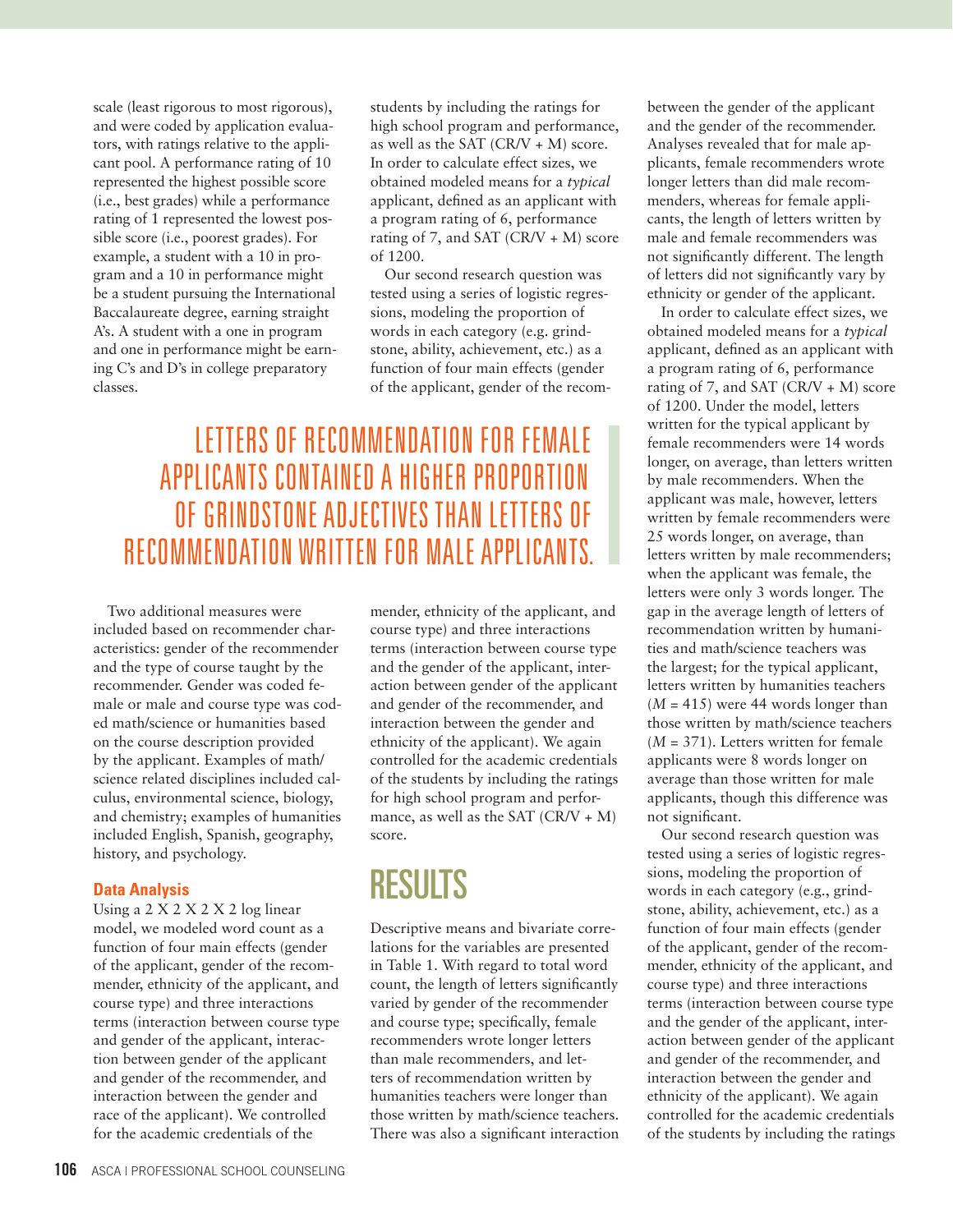for high school program and perfor mance, as well as the SAT  $(CR/V + M)$ score. Results are detailed in Table 2.

Letters of recommendation for female applicants contained a higher proportion of grindstone adjec tives than letters of recommendation written for male applicants. For our average female applicant, .98% of all words were grindstone adjectives. In a letter of recommendation 400 words in length, this represents 3.92 words. For the similarly credentialed male applicant, .90% of words were grindstone adjectives, or 3.60 words in a 400-word letter. The gender of the recommender was also signifi cantly associated with the proportion of grindstone adjectives; for simi larly credentialed applicants, female recommenders used more grindstone words than male recommenders. In a 400-word letter written by a female recommender, the average number of grindstone words was 4.00; in a similar length letter written by a male recommender, the average number of grindstone words was 3.56. In other words, female recommenders used 12% more grindstone adjectives than male recommenders.

The gender of the applicant did not significantly predict ability adjectives, communal adjectives, agentic adjec tives, standout adjectives, or achieve ment words. There was, however, a significant interaction between gender of the applicant and course type on ability adjectives. Recommenders teaching science or math were less likely to use ability adjectives when de scribing female applicants than recom menders teaching the humanities; there was no significant difference in the proportion of ability adjectives used by math/science and humanities teach ers when describing male applicants. The effect sizes were very small; the proportion of ability words used by math/science recommenders for female applicants was .62%, and by humani ties recommenders .72%, a difference of one-half word in a 400-word docu ment. The difference of one half word, however, from 2.48 words to 2.88 words, represents a 16% increase in

| I MEANS, STANDARD DEVIATIONS, A<br>MODELS PREDICTING WORD COUNT AND ADJI<br>TABLE <sub>1</sub> |                         |                |                  |                          |               |          |           |          |                |          |          |               |         |               |    |
|------------------------------------------------------------------------------------------------|-------------------------|----------------|------------------|--------------------------|---------------|----------|-----------|----------|----------------|----------|----------|---------------|---------|---------------|----|
| Variable                                                                                       | $\overline{\mathbb{N}}$ | SD             |                  | $\overline{\mathcal{L}}$ | 3             | 4        | 5         | $\circ$  | $\overline{a}$ | $\infty$ | $\sigma$ | 10            | 11      | 12            | 13 |
| 1. Gender of applicant                                                                         |                         |                | $\mathbf{I}$     |                          |               |          |           |          |                |          |          |               |         |               |    |
| 2. Gender of recommender                                                                       |                         | $\frac{1}{1}$  | **<br>0.04       |                          |               |          |           |          |                |          |          |               |         |               |    |
| 3. Ethnicity of applicant                                                                      |                         |                | $-$ 0.06**       | $-0.01$                  | $\frac{1}{1}$ |          |           |          |                |          |          |               |         |               |    |
| 4. % Agentic adjectives                                                                        | 0.007                   | $0.006 - 0.01$ |                  | 0.00                     | 0.02          |          |           |          |                |          |          |               |         |               |    |
| 5. % Communal adjectives                                                                       | 0.005                   | $0.004 - 0.01$ |                  | $-0.01$                  | $0.06*$       | $-0.03*$ |           |          |                |          |          |               |         |               |    |
| 6. % Ability adjectives                                                                        | 0.008                   | 0.006          | $0.00$           | 0.02                     | $-0.04**$     | $0.09*$  | $-0.02$   |          |                |          |          |               |         |               |    |
| 7. % Grindstone adjectives                                                                     | 0.010                   |                | $0.007 - 0.06**$ | $-0.09**$                | $-0.01$       | 0.02     | $0.03*$   | $-0.03$  |                |          |          |               |         |               |    |
| 8. % Standout adjectives                                                                       | 0.006                   |                | $0.005 - 0.04**$ | $0.07***$                | $-0.01$       | $0.03*$  | $-0.04*$  | $0.08*$  | 0.01           |          |          |               |         |               |    |
| 9. % Achievement words                                                                         | 0.049                   | $0.017 - 0.03$ |                  | $-0.02$                  | $-0.05**$     | $0.21**$ | $-0.16**$ | $0.10**$ | $0.13**$       | $0.06**$ |          |               |         |               |    |
| 10. Total word count<br>in letter                                                              | 419                     |                | $192 - 0.03$     | $-0.03*$                 | $-0.07*$      | $-0.01$  | $-0.15*$  | $-0.05*$ | $-0.11*$       | $-0.04*$ | $0.77**$ | $\frac{1}{1}$ |         |               |    |
| 11. $SAT (CRN + M)$                                                                            | 1297                    |                | * *<br>148  0.13 | 0.02                     | $-0.33*$      | $-0.03$  | $-0.08*$  | $0.09*$  | $-0.08*$       | $0.05*$  | $0.11**$ | $0.17*$       |         |               |    |
| 12. Difficulty of high<br>school program                                                       | 6.12                    |                | 2.66 0.01        | 0.00                     | $-0.11*$      | $-0.03$  | $-0.06*$  | 0.02     | $-0.04*$       | $0.05*$  | $0.10**$ | $0.13*$       | $0.43*$ | $\frac{1}{1}$ |    |
| 13. High school grades                                                                         | 6.86                    | 2.42           | * *<br>$-0.08$   | $0.04**$                 | $-0.22*$      | 0.02     | $-0.08*$  | 0.01     | $-0.04*$       | $0.09*$  | $0.14**$ | $0.14*$       | $0.44*$ | $0.33*$       | ł  |
| Note: $* p < .05, * p < .01$                                                                   |                         |                |                  |                          |               |          |           |          |                |          |          |               |         |               |    |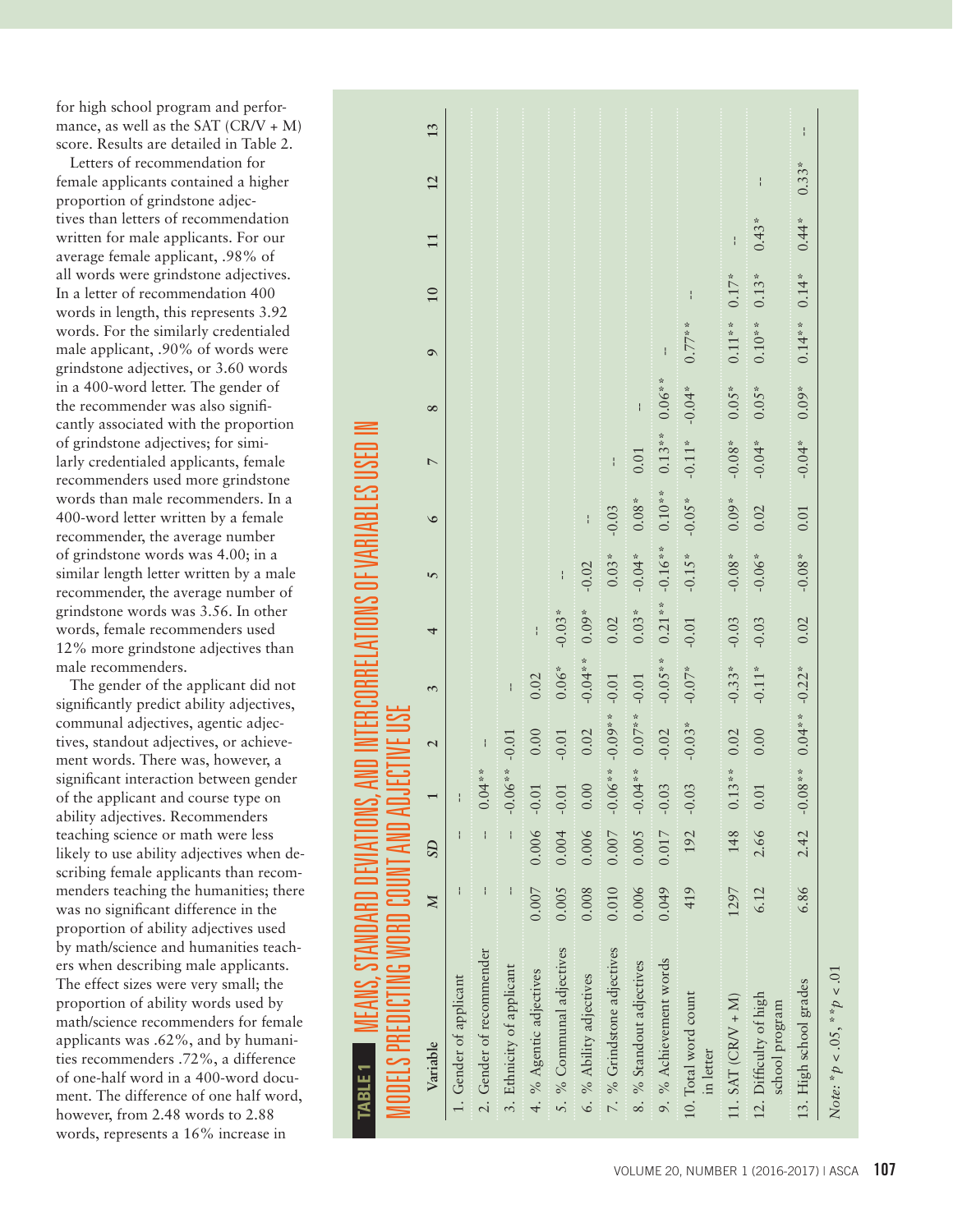| ABILITY, AGENTIC, COMMUNAL, ACHIEVEMENT, /<br>TABLE 2 REGRESSION COEFFICIENTS FOR                                                                                                                                                                                                                                                                                                                          |         |                                      |          |          |                     |             | ELS PREDICTING WORD CO                                                                                                                                                                                                         |                         |          |                            |                  | JNT, AND GF |                                                                 |                      |          |                             |                   |          |               |                      |          |
|------------------------------------------------------------------------------------------------------------------------------------------------------------------------------------------------------------------------------------------------------------------------------------------------------------------------------------------------------------------------------------------------------------|---------|--------------------------------------|----------|----------|---------------------|-------------|--------------------------------------------------------------------------------------------------------------------------------------------------------------------------------------------------------------------------------|-------------------------|----------|----------------------------|------------------|-------------|-----------------------------------------------------------------|----------------------|----------|-----------------------------|-------------------|----------|---------------|----------------------|----------|
|                                                                                                                                                                                                                                                                                                                                                                                                            |         | Count<br>Word                        |          |          | Grindstone<br>Words |             |                                                                                                                                                                                                                                | <b>Ability</b><br>Words |          |                            | Agentic<br>Words |             |                                                                 | Communal<br>Words    |          |                             | Standout<br>Words |          |               | Achievement<br>Words |          |
| Dependent Variable                                                                                                                                                                                                                                                                                                                                                                                         | $\circ$ | <b>SE</b>                            | $\chi^2$ | $\Omega$ |                     | $SE \chi^2$ | $\circ$                                                                                                                                                                                                                        | <b>SE</b>               | $\chi^2$ | $\mathbf{\Omega}$          | <b>SE</b>        | $\chi^2$    | $\mathbf{\Omega}$                                               | SE                   | $\chi^2$ | $\Omega$                    | SE                | $\chi^2$ | $\circ$       | <b>SE</b>            | $\chi^2$ |
| of applicant<br>1. Gender                                                                                                                                                                                                                                                                                                                                                                                  |         |                                      |          |          |                     |             |                                                                                                                                                                                                                                |                         |          |                            |                  |             |                                                                 |                      |          |                             |                   |          |               |                      |          |
| Recommender<br>2. Gender of                                                                                                                                                                                                                                                                                                                                                                                |         | $-0.02$ 0.01 6.89 $-0.06$ 0.01       |          |          |                     | 32.30 0.01  |                                                                                                                                                                                                                                | 0.01                    |          |                            |                  |             | $0.35$ 0.01 0.01 0.62 -0.01 0.01 0.72 0.06 0.01 31.75 0.00 0.01 |                      |          |                             |                   |          |               |                      | 0.03     |
| variables 1 & 2<br>3. Interaction                                                                                                                                                                                                                                                                                                                                                                          |         | $-0.01$ 0.01 4.70 0.01 0.01          |          |          |                     |             | 2.10 0.00                                                                                                                                                                                                                      | 0.01                    |          |                            |                  |             | $0.08$ 0.01 0.01 0.26 -0.01 0.35 0.35 0.01 0.01 1.80 0.01 0.01  |                      |          |                             |                   |          |               | 0.01                 | 2.53     |
| of applicant<br>4. Ethnicity                                                                                                                                                                                                                                                                                                                                                                               |         | $0.00$ $0.01$ $0.01$ $-0.05$ $0.02$  |          |          |                     |             | 9.20 T 1 0.01 O 101 O 101 O 101 O 101 O 101 O 101 O 101 O 101 O 101 O 101 O 101 O 101 O 101 O 101 O 101 O 101 O 101 O 101 O 101 O 101 O 101 O 101 O 101 O 101 O 101 O 101 O 101 O 101 O 101 O 101 O 101 O 101 O 101 O 101 O 10 |                         |          |                            |                  |             |                                                                 |                      |          |                             |                   |          |               |                      |          |
| 5. Course type                                                                                                                                                                                                                                                                                                                                                                                             |         | $0.06$ $0.01$ $63.72$ $-0.06$ $0.01$ |          |          |                     | 35.69 0.05  |                                                                                                                                                                                                                                |                         |          | 0.01 17.86 0.04 0.01 10.93 |                  |             |                                                                 | $0.00$ $0.01$ $0.09$ |          |                             | $0.01$ 0.01       |          | 1.10 - 0.04   | 0.0139.18            |          |
| variables 1 & 4<br>6. Interaction                                                                                                                                                                                                                                                                                                                                                                          |         | $0.01$ $0.01$ $1.06$ $0.00$ $0.01$   |          |          |                     |             | $0.06$ 0.02                                                                                                                                                                                                                    |                         |          | $0.02$ 0.93 $-0.02$        | $0.02$ 1.75      |             |                                                                 | $0.02$ $0.02$        | 1.12     | $0.01$ $0.02$               |                   |          | $0.73 - 0.02$ | 0.014.25             |          |
| variables 1 & 5<br>7. Interaction                                                                                                                                                                                                                                                                                                                                                                          |         | $0.00$ $0.01$ $0.10$ $-0.02$ $0.01$  |          |          |                     |             | $2.51 - 0.03$                                                                                                                                                                                                                  | 0.01                    |          | $4.90 - 0.01$ 0.01         |                  | 0.31        |                                                                 | $0.00$ $0.01$ $0.03$ |          | $0.00$ $0.01$ $0.01$ $0.01$ |                   |          |               | $0.01$               | 8.10     |
| type was coded as science/math = -1 and humanities = 1. Results are after controlling for SAT (CRV + M), the difficulty of a high school curriculum, and high school<br>Note: Applicant gender was coded as female = -1 and male = 1. Ethnicity was coded as underrepresented minority = 1, non-underrepresented minority = -1. Course<br>grades. Values in bold are statistically significant, $p < 0.05$ |         |                                      |          |          |                     |             |                                                                                                                                                                                                                                |                         |          |                            |                  |             |                                                                 |                      |          |                             |                   |          |               |                      |          |

the frequency of ability words used by humanities recommenders to describe female applicants compared to math/ science recommenders describing female applicants.

Similarly, results showed a signifi cant interaction between gender of the applicant and course type on achieve ment words. Recommenders teaching math or science were more likely to use achievement words when describing female applicants than recommenders teaching the humanities; the proportion of achievement words used by math/ science recommenders for female appli cants was 5.07% compared to 4.89% for humanities recommenders. In a 400-word letter, this represent 20.28 and 19.56 achievement words, respec tively, or an increase of 3.7%. Recom menders teaching math or science were also more likely to use achievement words when describing male applicants compared to recommenders teach ing the humanities; the proportion of achievement words used by math/sci ence recommenders for male applicants was 5.15% compared to 4.69% for humanities recommenders. In a 400 word letter, this represents 20.6 and 18.76 achievement words respectively, or an increase of 9.8%.

Finally, the gender of the recom mender significantly predicted stand out adjectives, with male recom menders using more superlatives than female recommenders, but the gender of the recommender was not signifi cantly associated with ability adjec tives, agentic adjectives, communal adjectives, or achievement words. The proportion of standout adjectives used by male recommenders was .61%, and by female recommenders .54%, which represents a 13% increase from 2.16 to 2.44 words in a 400-word letter of recommendation.

Although the ethnicity of the ap plicant did not significantly predict standout adjectives, achievement words, or ability adjectives, the ethnic ity of the applicant was significantly associated with grindstone adjectives and communal adjectives. Compared to letters of recommendation written for nonminority applicants, letters for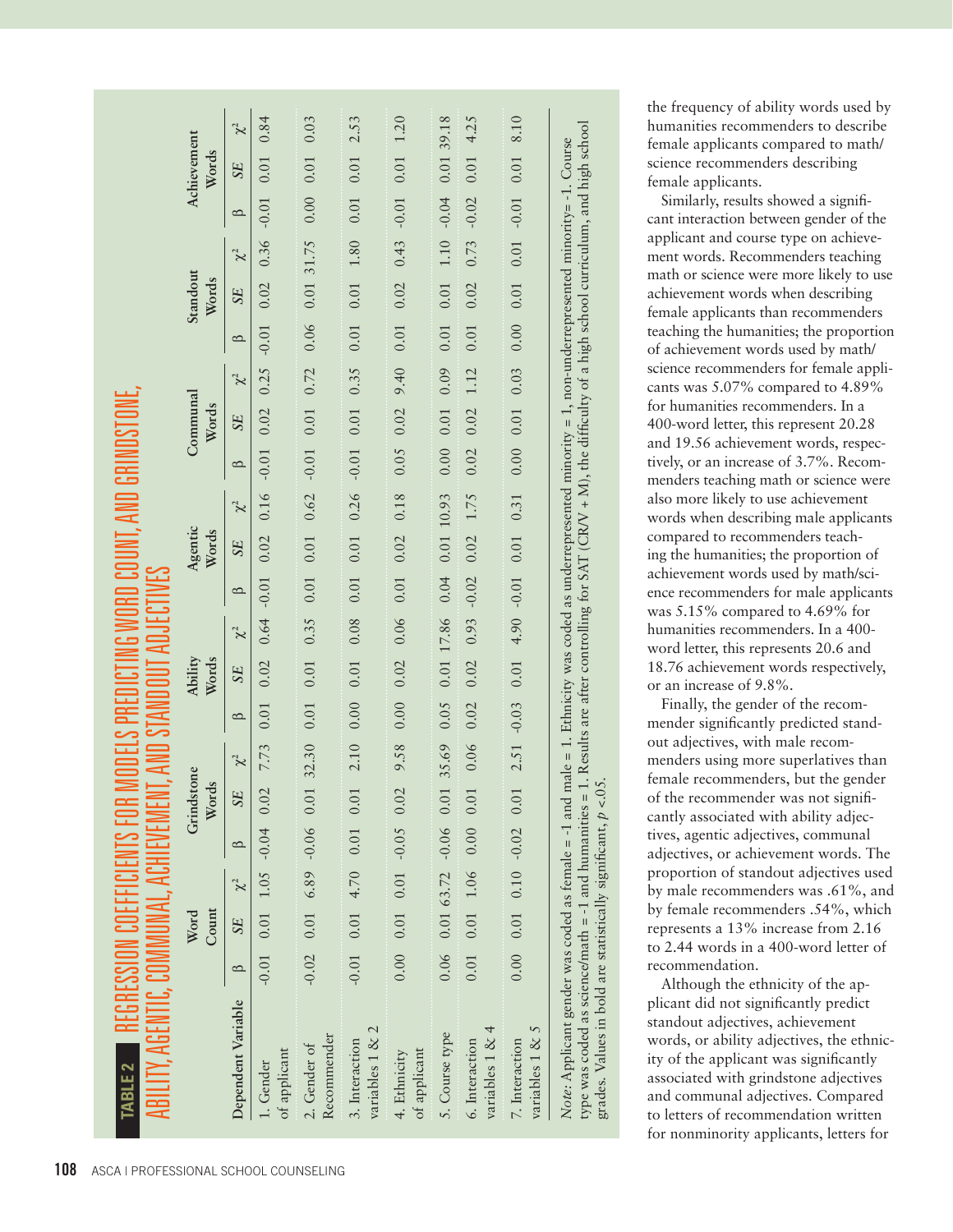underrepresented minority applicants contained a lower proportion of grind stone adjectives (.90% vs. .99% for nonminority applicants) and a higher proportion of communal adjectives (.50% vs. .45% for nonminority appli cants). This represents a 10% decrease in achievement-related words and an 11% increase in communal adjectives. The results also showed a significant interaction between the gender and the race of the applicant for achievement words. Fewer achievement words were used by recommenders to describe un derrepresented male students relative to underrepresented female students, while there was no difference in the number of achievement words used by recommenders to describe nonminor ity male and nonminority female stu dents. The effect sizes were very small; the proportion of achievement words used to describe underrepresented male students was 4.81% compared to 5.01% for underrepresented female applicants, a difference of one achieve ment-related word in a 400-word document, or a 4% decrease.

Finally, with regard to our explor atory inquiry, only total word count and agentic adjectives were signifi cantly associated with probability of admission and honors selection (See Table 3). No other adjectives were significantly associated with either outcome. Under the model, typical applicants with letters of recommen dation averaging 200 words in length had a 38% probability of admission; equally credentialed applicants with letters of recommendation averaging 600 words in length had a 48% prob ability of admission. To calculate effect sizes for honors selection, we obtained modeled means for a top applicant in the pool, defined as an applicant with a program rating of 8, performance rating of 8, and SAT (CR/V + M) score of 1400. Under the model, top appli cants with letters of recommendation averaging 200 words in length had a 5.4% probability of being selected for honors; equally credentialed top appli cants with letters of recommendation averaging 600 words in length had a 11.3% probability of being selected

| IN MODELS PREDICTING ADMISSION AND HOI<br>TABLE 3 MEANS, STANDARD DEVIATIONS, / |              |                          |          |                          |           | SELECTION     |          |           | ABLES I        |           |                                                                                                                 |           |               |         |         |    |
|---------------------------------------------------------------------------------|--------------|--------------------------|----------|--------------------------|-----------|---------------|----------|-----------|----------------|-----------|-----------------------------------------------------------------------------------------------------------------|-----------|---------------|---------|---------|----|
| Variable                                                                        | $\mathbb{Z}$ | SD                       |          | $\overline{\mathcal{L}}$ | 3         | 4             | 5        | $\circ$   | $\overline{ }$ | $\infty$  | $\sigma$                                                                                                        | 10        | $\mathbf{11}$ | 12      | 13      | 14 |
| 1. Admission probability                                                        | 0.41         | 0.49                     |          |                          |           |               |          |           |                |           |                                                                                                                 |           |               |         |         |    |
| 2. Honors/merit probability                                                     |              | $0.05$ 0.22              | $0.27*$  |                          |           |               |          |           |                |           |                                                                                                                 |           |               |         |         |    |
| 3. Ethnicity of applicant                                                       |              | $\mathbf{I}$             | $0.04*$  | 0.01                     | I         |               |          |           |                |           |                                                                                                                 |           |               |         |         |    |
| 4. Residency of applicant                                                       |              | $\frac{1}{1}$            | $-0.37*$ | $-0.0$                   | $-0.02$   | $\frac{1}{1}$ |          |           |                |           |                                                                                                                 |           |               |         |         |    |
| 5. % Agentic adjectives                                                         |              | $0.007$ $0.006$ $-0.01$  |          | 0.02                     | 0.02      | $-0.02$       |          |           |                |           |                                                                                                                 |           |               |         |         |    |
| 6. % Communal adjectives                                                        |              | $0.005$ 0.004            | $-0.09*$ | $-0.03*$                 | $0.06*$   | $0.08*$       | $-0.03*$ |           |                |           | a a conserva a conserva a conserva a conserva a conserva a conserva a conserva a conserva a conserva a conserva |           |               |         |         |    |
| 7. % Ability adjectives                                                         |              | $0.008$ $0.006$ $-0.03*$ |          | 0.02                     | $-0.04**$ | $0.09*$       | $0.09*$  | $-0.02$   | $\frac{1}{1}$  |           |                                                                                                                 |           |               |         |         |    |
| 8. % Grindstone adjectives                                                      |              | $0.010$ $0.007$          | $-0.08*$ | $-0.05*$                 | $-0.01$   | $0.05*$       | 0.02     | $0.03*$   | $-0.03$        |           |                                                                                                                 |           |               |         |         |    |
| 9. % Standout adjectives                                                        | 0.006 0.005  |                          | 0.03     | 0.02                     | $-0.01$   | $0.05*$       | $0.03*$  | $-0.04*$  | $0.08\,^*$     | 0.01      |                                                                                                                 |           |               |         |         |    |
| 10. % Achievement words                                                         |              | 0.049 0.017              | $0.12*$  | $0.13***$                | $-0.05**$ | $-0.01$       | $0.21**$ | $-0.16**$ | $0.10**$       | $0.13***$ | $0.06***$                                                                                                       |           |               |         |         |    |
| 11. Total word count in letter                                                  | 419          | 192                      | $0.18*$  | $-0.18*$                 | $-0.07*$  | $-0.06*$      | $-0.01$  | $-0.15*$  | $-0.05*$       | $-0.11*$  | $-0.04*$                                                                                                        | $0.77**$  |               |         |         |    |
| $12. SAT (CRV + M)$                                                             | 1297         | 148                      | $0.37*$  | $0.27*$                  | $-0.33*$  | $0.19*$       | $-0.03$  | $-0.08*$  | $0.09*$        | $-0.08*$  | $0.05*$                                                                                                         | $0.11**$  | $0.17*$       |         |         |    |
| 13. Difficulty of high<br>school program                                        | 6.12         | 2.66                     | $0.45*$  | $0.22*$                  | $-0.11*$  | $-0.05*$      | $-0.03$  | $-0.06*$  | 0.02           | $-0.04*$  | $0.05*$                                                                                                         | $0.10**$  | $0.13*$       | $0.43*$ | ł       |    |
| 14. High school grades                                                          | 6.86         | 2.42                     | $0.44*$  | $0.22*$                  | $-0.22*$  | $0.03*$       | 0.02     | $-0.08*$  | 0.01           | $-0.04*$  | $0.09*$                                                                                                         | $0.14***$ | $0.14*$       | $0.44*$ | $0.33*$ | ł  |
| Note: $* p < .05, *p < .01$                                                     |              |                          |          |                          |           |               |          |           |                |           |                                                                                                                 |           |               |         |         |    |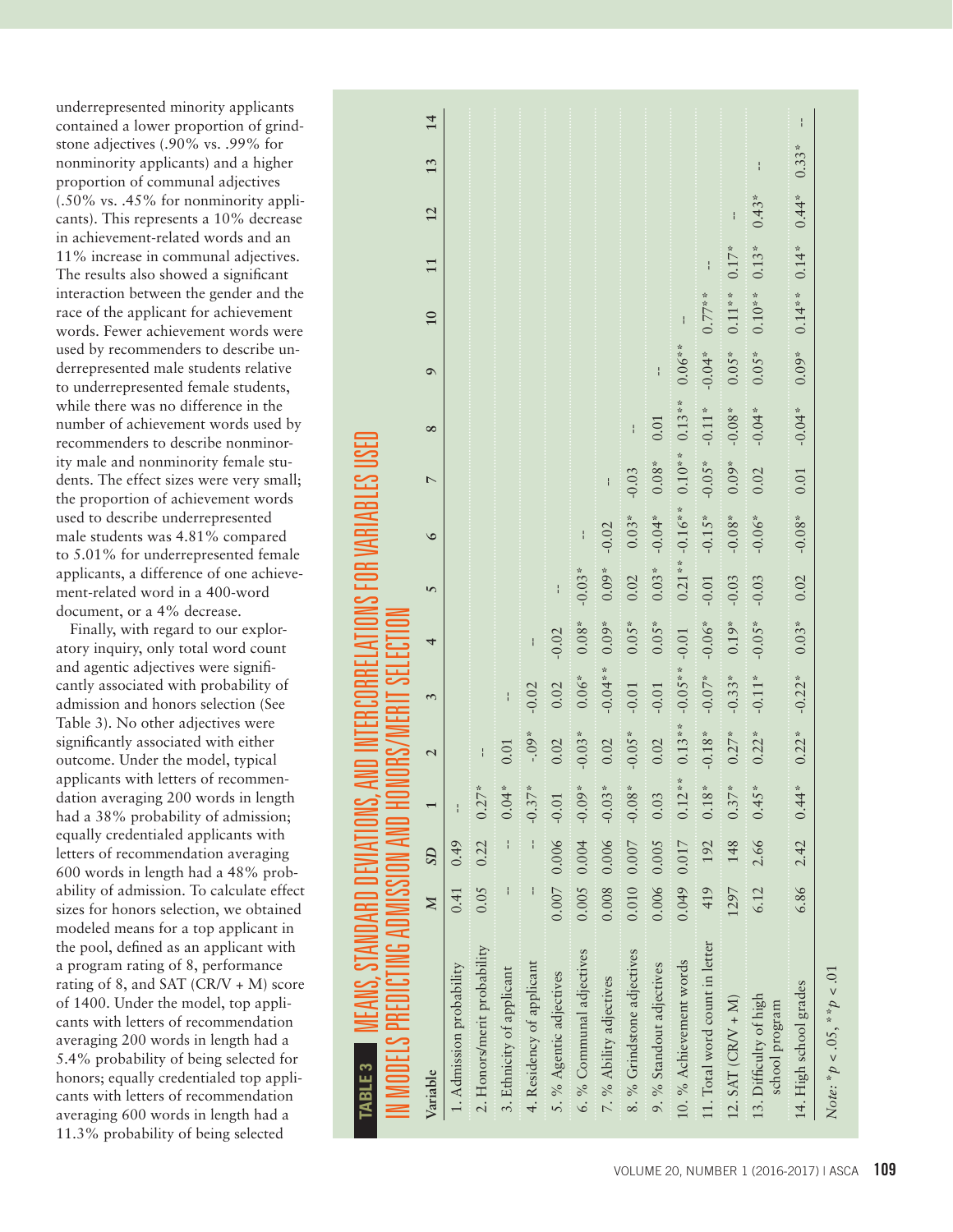for honors. Similarly, a top applicant whose 400-word letter of recommendation contained 12 agentic adjectives had a 10.3% probability of honors selection; equally credentialed top applicants whose 400 word letter of recommendation contained 4 agentic adjectives had a 5.2% probability of being selected for honors.

# **DISCUSSION**

On the whole, and with respect to the particular variables of interest in this study, letters of recommendation written for male and female applicants were more similar than they were different. Letters of recommendation written for minority and nonminority applicants, with respect to the variables of interest in this study, were also more similar than they were different. As one of the first empirical tests of bias in letters of recommendation written for college applicants, these results are promising at first glance. But there were also some significant differences in the way male and female and minority and nonminority applicants were described—especially with respect to some of the exploratory variables included in the study—that should give pause and warrant further investigation.

Although length does not directly address content or bias, previous research found gender differences (Trix & Psenka, 2003) and it may serve as a proxy for bias. We found a positive relationship to letter length. Specifically, letters written for male applicants by female recommenders were longer than letters written for male applicants by male recommenders, whereas letters written for female applicants were the same length, regardless of the gender of the recommender. In addi-

### REGRESSION COEFFICIENTS FOR MODELS **TABLE 4**PREDICTING ADMISSION AND HONORS/MERIT SELECTION

|                          |          | Admission |          |          | Honors/Merit |          |
|--------------------------|----------|-----------|----------|----------|--------------|----------|
| Dependent Variable       | B        | <b>SE</b> | $\chi^2$ | β        | <b>SE</b>    | $\chi^2$ |
| 1. Total word count      | 0.001    | 0.000     | 16.38    | 0.00     | 0.00         | 36.74    |
| 2. Agentic adjectives    | $-1.01$  | 9.24      | 0.01     | 37.31    | 17.46        | 4.56     |
| 3. Communal adjectives   | $-6.04$  | 12.12     | 0.25     | 25.16    | 24.38        | 1.06     |
| 4. Ability adjectives    | $-9.69$  | 8.27      | 1.37     | 21.94    | 14.46        | 2.30     |
| 5. Grindstone adjectives | $-5.58$  | 8.01      | 0.49     | $-0.16$  | 15.17        | 0.00     |
| 6. Standout adjectives   | $-2.89$  | 10.53     | 0.08     | $-14.03$ | 19.84        | 0.50     |
| 7. Achievement words     | $-2.650$ | 3.50      | 0.25     | -7.84    | 6.70         | 1 37     |

*Note:* Applicant gender was coded as female = -1 and male = 1. Ethnicity was coded as underrepresented minority  $= 1$ , non-underrepresented minority  $= -1$ . Course type was coded as science/math = -1 and humanities = 1. Results are after controlling for SAT (CR/V  $+$  M), the difficulty of a high school curriculum, and high school grades. Values in bold are statistically significant,  $p < .05$ .

tion, recommenders teaching humanities wrote longer letters, on average, than recommenders teaching math and science. Because we could not locate previous research that explored the interaction between gender of the recommender and applicant, we have no context into which to place these findings; it may be that the relationship between gender of recommender and gender of application is mediated by the subject taught by the recommender, suggesting a three-way interaction. Future research should explore the way multiple characteristics of recommenders and students might intersect to produce potential bias.

We also found a positive relationship between letter length and the recommender's evaluation; longer letters typically suggested stronger endorsements. Specifically, word count significantly and positively associated with both probability of admission and honors selection; for two students presenting equal academic credentials,

FEWER ACHIEVEMENT WORDS WERE USED BY RECOMMENDERS TO DESCRIBE UNDERREPRESENTED MALE STUDENTS RELATIVE TO UNDERREPRESENTED FEMALE STUDENTS. the student with the longer letter of recommendation had a greater chance of being admitted and selected for honors than the student with a shorter letter of recommendation. The specific combination of results—the significant association between length and educational outcomes paired with the lack of association between our adjectives and outcomes—might suggest that it is the content of longer letters, the inclusion of specific examples that illustrate characteristics of students, rather than just the descriptors themselves, that most persuade those reading the letters of recommendation. It also suggests that students should take care in choosing recommenders who know them well enough to provide specific examples of their abilities and achievement, rather than just describing them in more general terms.

Although the adjectives explored in this study were not significantly correlated with educational outcomes, some significant gender differences emerged in the frequency with which the descriptors were used. Recommenders used slightly more grindstone adjectives to describe female applicants than male applicants. Math and science recommenders used slightly fewer ability words to describe female applicants than humanities recommenders, but math/science and humanities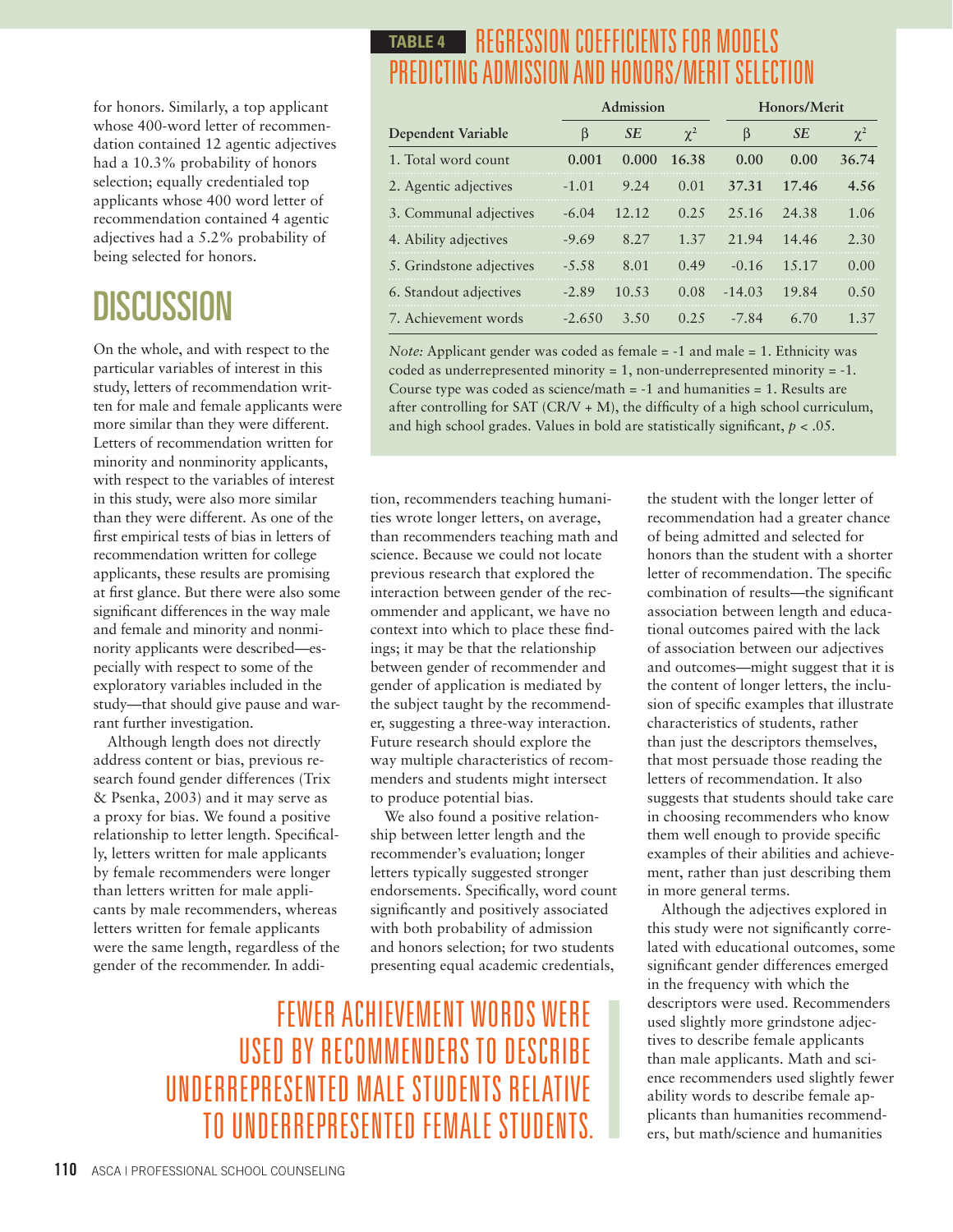recommenders used ability words with the same frequency to describe male applicants. In some ways, these results partially support social role theory and findings by Trix and Psenka (2003) who found that recommenders were more likely to describe female candidates in terms of their work ethic—or what they called "grindstone adjectives"—and male candidates in terms of talent and ability. The female candidates in their study were applying for jobs in the sciences, fields still traditionally dominated by men (Schmader, Whitehead, & Wysocki, 2007). If gender stereotypes are grounded in social roles, as social role theory suggests (Eagly et al., 2000), we might expect to find more bias in letters of recommendation when the position being recommended for is perceived as a gender stereotypical role. The role of student, on the other hand, is arguably more gender neutral. The role of student did not serve as a gender cue until a female student was paired with a recommender writing about the student's achievement and/or ability in math and science.

In addition to gender, some significant differences emerged in the frequency with which particular descriptors were used by recommenders to describe underrepresented applicants. For example, recommenders used slightly fewer grindstone adjectives (e.g., thorough) to describe underrepresented applicants. Additionally, achievement words were also significantly associated with the ethnicity of the applicant, but a significant interaction with applicant gender also emerged. Recommenders used fewer descriptors of prior accomplishment for male underrepresented candidates; results showed no differences in the proportion of achievement descriptors for female underrepresented candidates. While these data are not conclusive, racial bias could impact male students disproportionately. One of the more surprising outcomes of the study was the lack of association between the descriptors and probability of admission and selection for honors; in some cases, the associations were even negative, though not significant. Why might adjectives that describe positive traits of applicants like work ethic, talent, and achievement show little relationship to these outcomes? One possible explanation is letter inflation. Kuncel et al. (2014) suggested letters are often superficially positive in tone, making it more

Plant, & Buswell, 2000). In other words, people can inhibit stereotyping when they are motivated to do so and when they have sufficient cognitive resources (Kite, Deaux, & Haines, 2007). We believe school counselors are in an ideal position to confront their own bias, and help teachers confront their bias as well.

## LETTERS OF RECOMMENDATION WRITTEN FOR MALE AND FEMALE APPLICANTS WERE MORE SIMILAR THAN THEY WERE DIFFERENT.

difficult to make distinctions among candidates. Perhaps letters that are effusive in praise—especially when they do not contain specific examples to back up their claim—might actually work against a student (Knouse, 1983). A second possible explanation is the nature of the applicant pool. That is, letters of recommendation may influence decisions differently for people applying for a single open position like a job, rather than applicants applying for one of thousands of open seats in a first-year class. Understandably, readers may be able to pay more attention to the details of letters of recommendation when sifting through only a handful than when presented with thousands. Finally, perhaps the impact of letters of recommendation is greater for students on the margins; for students who already present a flawless profile elsewhere, the specifics of his or her letters might weigh less in the final decision. For students whose grades are spotty, or who do not elaborate on their activities outside the classroom, perhaps a teacher's or counselor's recommendation could tip a decision one way or the other.

#### **Implications for School Counselors**

It is important for school counselors and teachers to understand that bias is not inevitable. Even unconscious stereotypes can be deactivated by using social cues and individuating information, and by limiting time constraints and other cognitive demands (Devine,

Writing a letter for a student they do not know well enough may only harm the student in the long run. These data suggest students should ask for letters from teachers with whom they have developed a relationship. If a counselor or teacher has to say yes, they should ask students to provide more specific behavioral information about themselves when needed (e.g., via student interest forms, etc.) and gather information about the student from other teachers and counselors.

Specific to content of letters, a focus on motivation, drive and persistence or conscientiousness—should be primary because cognitive characteristics are represented in other measures in admissions. These characteristics should be familiar to school counselors as they are prominent in the ASCA mindsets and behaviors in the foundation of the ASCA National Model. For example, self-confidence (mindset) and creativity, self-discipline, and adaptability (behaviors) provide context not available in traditional measures. When describing students, school counselors and teachers should use concrete examples and not just adjectives. Previous research hints to the benefits of letter length; longer letters may be more effective because they provide specific examples. Simply describing a student as "intelligent" is not as effective as providing a more three-dimensional account—e.g., "Jane not only has an unmatched ability to recall specific facts, but she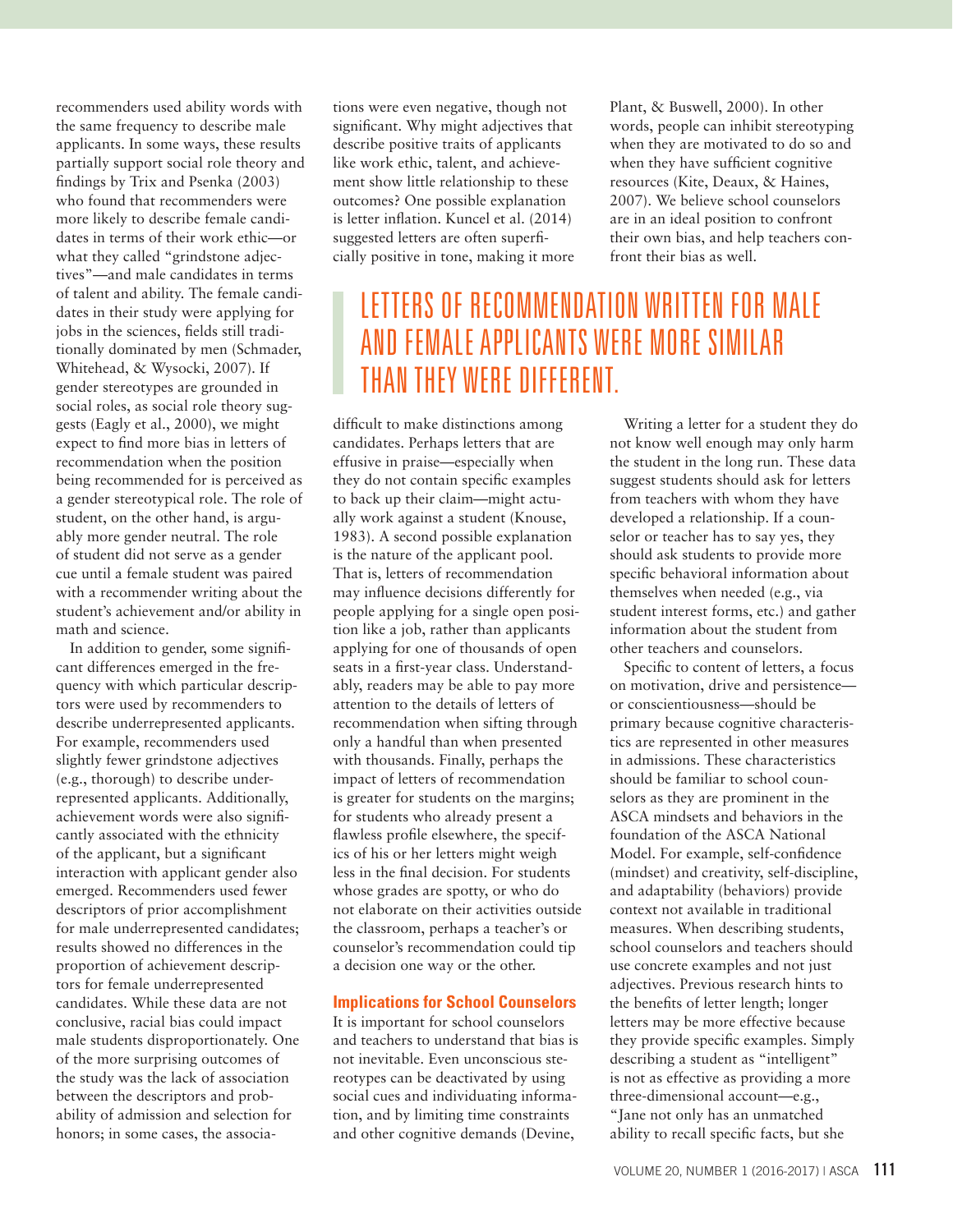makes connections between ideas and events in a way I have rarely witnessed in a student of her age."

To further consider language, when providing examples that describe a student in terms of their work ethic and natural ability, teachers or counselors should pause and ask themselves how much they know about the student in terms of each of these characteristics. While ASCA mindsets and behaviors can be powerful descriptors, teachers do not always have evidence to attribute classroom success to one or the other—they might not know how many hours a student studies at night vs. how naturally talented they are in math, for example. We all tend to explain success differently for different groups of people; recommenders should make sure that examples, and the balance between the examples they provide, do not reflect these biases (e.g., to communicate a student's natural affinity for physics, a letter should not primarily describe how hard he works). Additional sources (e.g., Jones, 1990) for guidance on writing letters of recommendations expand on these and guide larger policy and procedures.

#### **Limitations and Future Research**

Like most research, conclusions are specific to or limited by sample and methodology choices. Our findings relate to bias as measured by letter length and adjective use. Neither can capture bias in a comprehensive way. Further, our sample of letters was for applicants at one public, researchintensive university in the Southeast. Future research should utilize broader samples or letters of recommendation and consider varied methods (e.g., content analyses, direct survey, or interview of writers of letters or campus admission committees) to explore bias. In particular, bias around STEM areas for female students is ripe for inquiry. This study is only one possible line of research on the important school counselor task of college access/ admissions counseling and individual planning. Futher research can explore guidance on personal statements and

the most effective ways to deliver services amidst challenging school counselor role demands. Recognition of the social justice aim of school counseling is especially important in high-poverty schools. The gender and racial composition of a school may mediate bias and best practice.

Data from this study suggest that bias in letters of recommendation may not only be influenced by social roles and stereotypes, but also may play a role in their continued existence. School-based counseling makes a distinct and substantial contribution to the college enrollment and destinations of low SES populations (Belasco, 2013). It is incumbent upon school counselors to take action to increase the cultural competence in a school and prevent bias in this important role in college access. There is no school professional more important, especially in disadvantaged populations, than the high school counselor (Belasco,  $2013$ ).  $\blacksquare$ 

# REFERENCES

- Akos, P., Lambie, G., & Milsom, A. (2007). Early adolescents' aspirations and academic tracking: An exploratory investigation. *Professional School Counseling, 11*, 57-64.
- doi:10.5330/PSC.n.2010-11.57 American School Counselor Association. (2012). *ASCA National Model: A framework for school counseling programs*. Alexandria, VA: Author.
- Azen, R., Bronner, S., & Gafni, N. (2002). Examination of gender bias in university admissions. *Applied Measurement in Education*, *15*(1), 75-94. doi:10.1207/S15324818AME1501\_05
- Belasco, A. (2013). Creating college opportunity: School counselors and their influence on postsecondary enrollment. *Research in Higher Education, 54*, 781-804. doi:10.10007/ s111620013-9297-4.
- Bergen, D. J., & Williams, J.E. (1991). Sex stereotypes in the United States revisited: 1972-1988. *Sex Roles, 24*, 413-423.
- Bouton, L. F. (1995). A cross-cultural analysis of the structure and content of letters of reference. *Studies in Second Language Acquisition*, *17*, 211-244. doi:10.1017/S0272263100014169
- Cejka, M. A., & Eagly, A. H. (1999). Gender-stereotypic images of occupations correspond to the sex segregation of employment. *Personality and Social Psychology Bulletin*, *25*, 413-423.
- doi:10.1177/0146167299025004002 Clinedinst, M., Hurley, S., & Hawkins, D. (2011). *State of college admission 2011*. Washington, DC: National Association for College Admissions.
- The College Board. (2016). How to get a great letter of recommendation. Retrieved from https://bigfuture. collegeboard.org/get-in/your-highschool-record/how-to-get-a-great-letterof-recommendation.
- Devine, P. G., & Elliot, A. J. (1995). Are racial stereotypes really fading? The Princeton trilogy revisited. *Society for Personality and Social Psychology*, *21*(11), 1139-1150. doi:10.1177/01461672952111002
- Devine, P. G., Plant, E. A., & Buswell, B. N. (2000). Breaking the prejudice habit: progress and obstacles. In S. Oskamp (Ed.), *Reducing prejudice and discrimination* (pp. 185-208). Mahwah, NJ: Lawrence Erlbaum Associates Publishers.
- Eagly, A. H. (1987). *Sex differences in social behavior: A social-role interpretation*. Hillsdale, NJ: Erlbaum.
- Eagly, A. H., Wood, W., & Diekman, A. (2000). Social role theory of sex differences and similarities: A current appraisal. In T. Eckes & H. M. Trautner (Eds.), *The developmental social psychology of gender* (pp. 123-174). Mahwah, NJ: Lawrence Erlbaum Associates Publishers.
- Feingold, A. (1994). Gender differences in personality: A meta-analysis. *Psychological Bulletin*, *116*, 429-456. doi:10.1037/0033-2909.116.3.429
- Ferguson, R. F. (1998). Teachers' perceptions and expectations and the black-white test score gap. In C. Jencks and M. Phillips (Eds.), *The black-white test score gap* (pp. 273-317). Washington, DC: Brookings Institution Press.
- Freedle, R. (2003). Correcting the SAT's ethnic and social-class bias: A method for reestimating SAT scores. *Harvard Educational Review, 73*(1), 1-44.
- doi:10.17763/haer.73.1.8465k88616hn4757 Harris, E. A. (2014, December 26). Little guidance: 500 students per
- counselor. *New York Times,* pp. A1-A3. Jones, D. (1990). College letters of recommendation: A staff development opportunity. *School Counselor, 90*, 153-156.